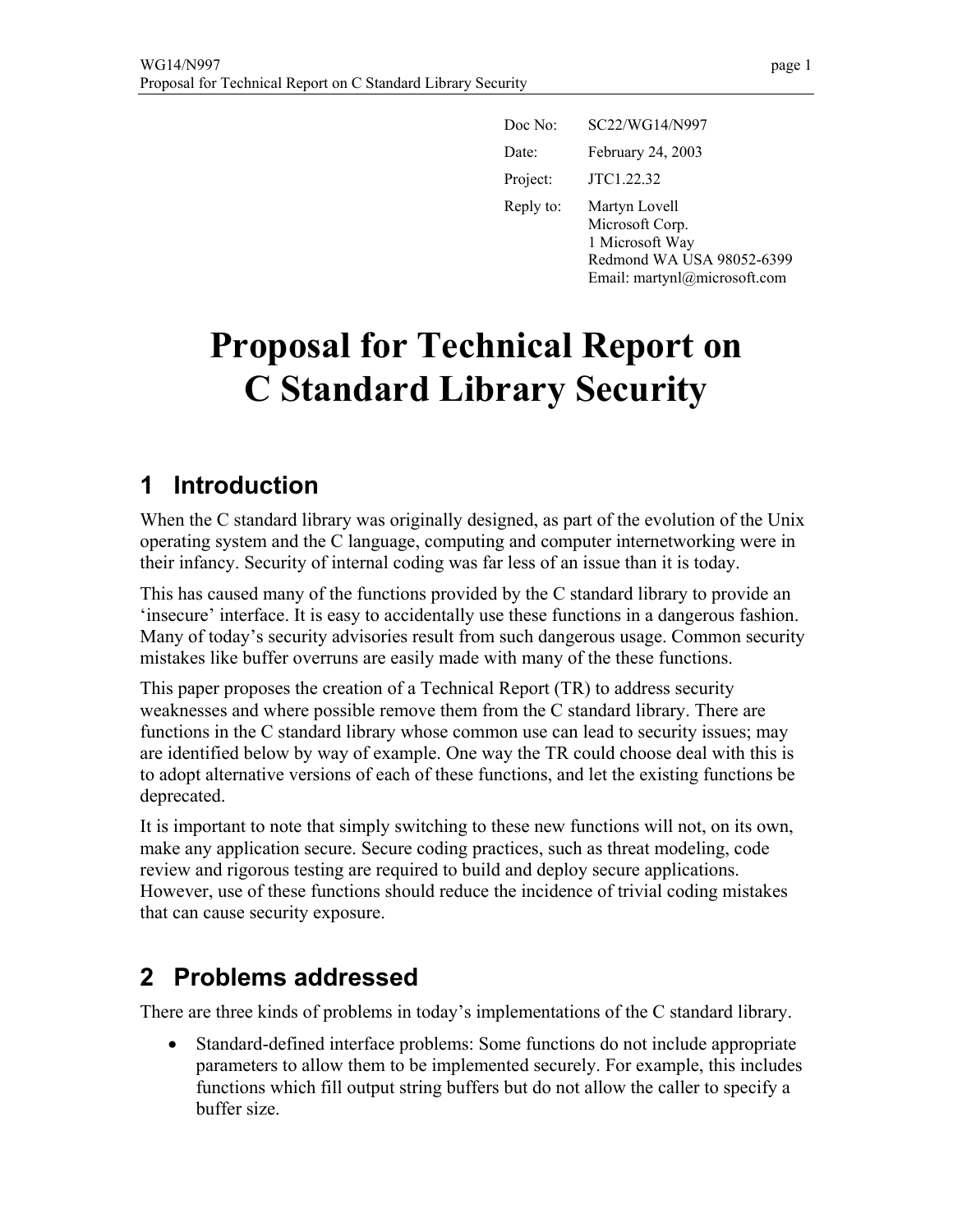*Resolving these problems requires a new function with appropriate parameters, and a change to the C Standard. For memorability, one way to distinguish such new functions would be with an \_s postfix.*

- Standard-defined implementation problems: Some functions have an appropriate interface, but the standard requires their implementation to be insecure. For example, returning a non-terminated string in a buffer. *Resolving these problems requires a change to the standard, and a change to implementations of the functions, but new functions need not be created.*
- Standard agnostic implementation problems: Some functions have an appropriate interface, but the standard allows them to be implemented inappropriately. These are quality-of-implementation issues. *No standard change is required, though the committee may wish to consider doing so.*

Examples of issues of all three kinds are presented below. Quality-of-implementation issues are presented for completeness.

## *2.1 Interface problems*

## **2.1.1 Output buffer sizes**

Functions that take a string output buffer must take a size for that buffer, to avoid writing past its end. For example, strxfrm should take a size, and strcpy should be deprecated in favour of strncpy.

Functions that take a binary output buffer must also take a size for it.

#### **2.1.2 Error return**

All functions should be documented to return an error in errno. New functions will use errno as a return value to ensure all functions can be seen to return errors.

#### **2.1.3 Callback context**

Several library functions (qsort, bsearch) call back to function pointers provided to them. These callbacks often require the caller to store context in static variables to have it accessible from within the callback function. This can cause dangerous problems with reentrancy. To avoid this, functions should always allow a context value (void \*) to be passed in, and will pass this back to the callback function.

## **2.1.4 Static result buffers**

Some library functions return a pointer to a library-internal buffer, and specify that the result will be overwritten by the next call. Though libraries are free to implement such functions with one buffer for each thread (to reduce risk of conflict), there is still a significant risk of buffer overrun caused by reentrancy. For example, tmpnam should return its name in a user-provided buffer, rather than a library-internal buffer.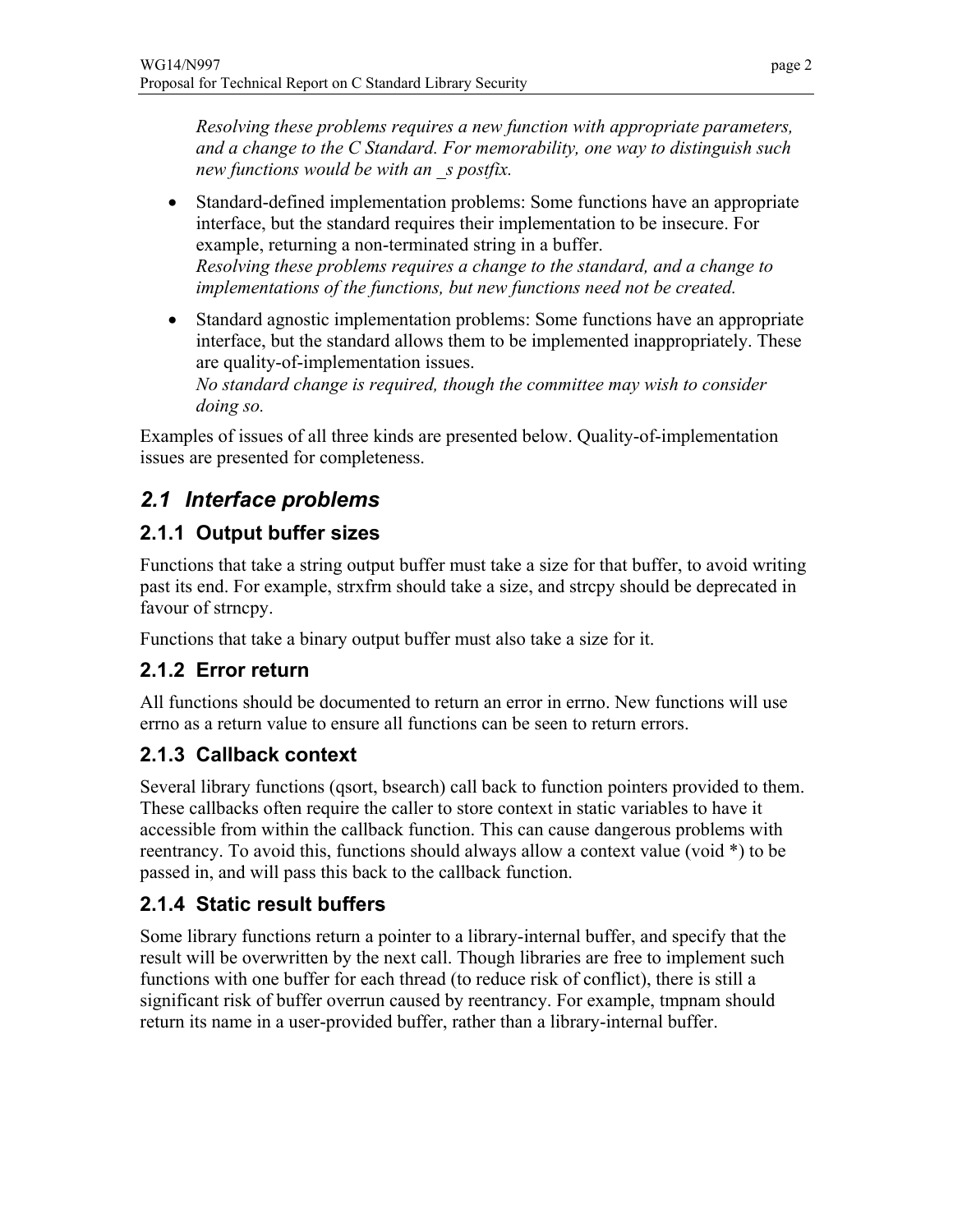## **2.1.5 Replacing variables with functions**

When the library exposes a variable directly (such as errno), there is no easy way for it to validate that the variable is only used when it is valid, and only set to valid values. Each variable should be replaced with an appropriate get and set function,

## **2.1.6 Random number quality**

Random number generation and initialisation should be performed in a 'safe' manner, using appropriately cryptographically safe generators. For backwards compatibility, we should probably use a new function name for this, since performance will be slower.

## *2.2 Standard implementation problems*

## **2.2.1 String terminators**

All functions writing strings to buffers should terminate the characters written, or return an error if there is no space for termination. For example, strncpy should always write a terminator.

## *2.3 Quality of implementation problems*

## **2.3.1 Null pointer checks**

All functions should check for invalid or null pointers and fail to act if the input pointers are not valid. For example, if a null pointer is passed to strncat, it should fail.

## **2.3.2 Parameter validation**

Functions should ensure they were provided with appropriate and correct inputs, and return error if not. For example, if an invalid open mode is provided to fopen, the function should fail.

## **2.3.3 Stack depth**

Functions should not copy unbounded user input to the stack, as this can allow a denial of service attack. Long strings should always be allocated on the heap where overflow can be safely dealt with.

## **2.3.4 File permissions**

File functions should default to secure permissions (exclusive/single user), and secure locations (temporary files) to ensure that squatting attacks are not possible. For example fopen should default to exclusive access.

## **2.3.5 scanf family problems**

scanf makes extensive use of unsized buffers. While there is no entirely satisfactory way to fix this, one possible proposal would be to require that each scanf buffer parameter have a size passed. The function already allows this, but it is possible to propose a new function that requires the size.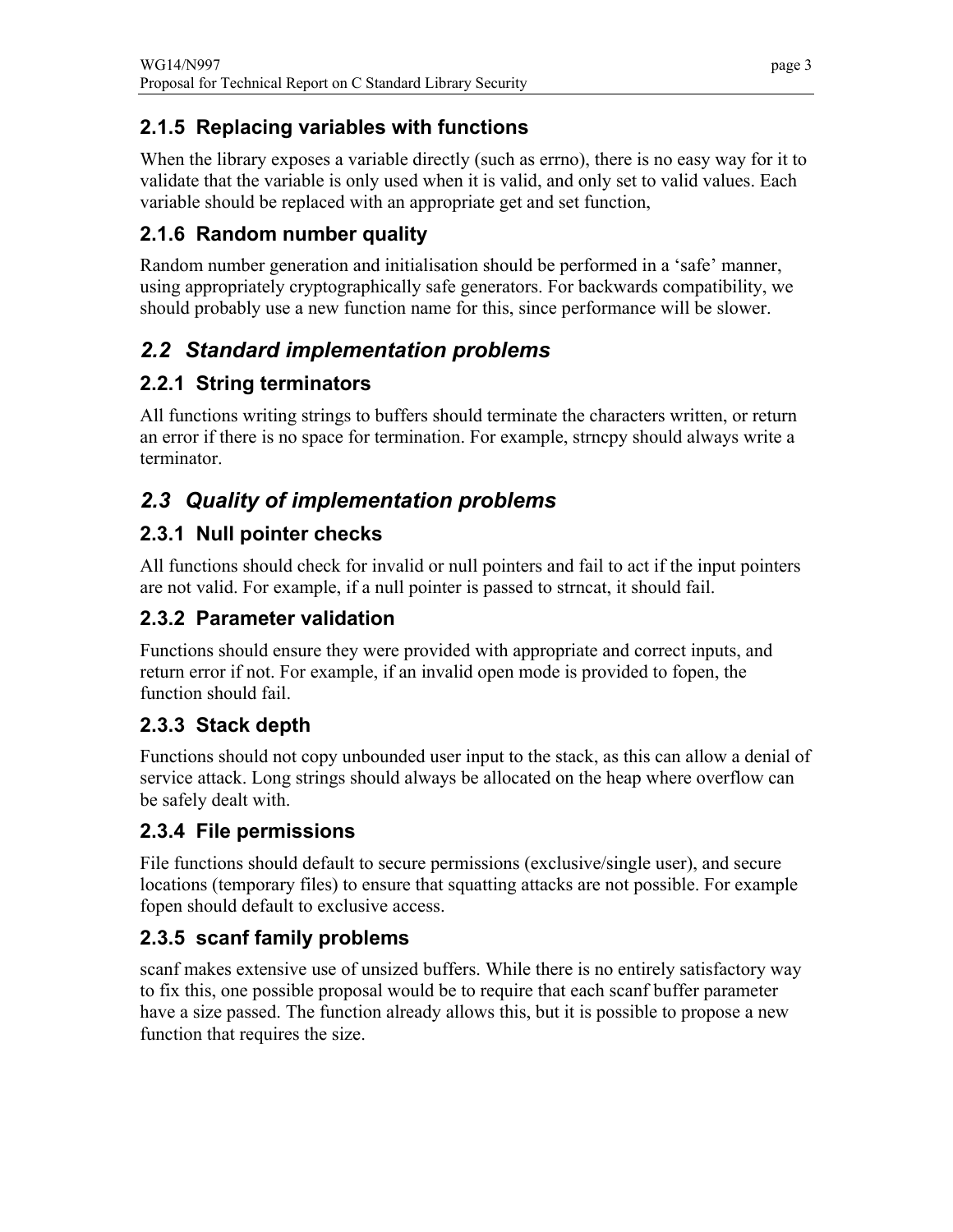# **3 Proposed Technical Report**

We propose the creation of a technical report specifying security-related risks and security-enabling changes to the C library in detail, potentially including items such as the following: deprecation of functions that cannot be fixed without change to the function's signature; replacement functions that are secure, specifying the necessary behaviour changes; and new functions to be added. We would also be able to provide various sample implementations of such functions.

# **4 Appendix: Function Shape Changes**

We are working through the whole library to apply these principles. This table summarises the changes we're making to standard functions. We are also making similar changes to our many functions that are extensions to the standard.

| Area              | Old prototype                                                       | New prototype                                                                | <b>Security Act</b>                    |
|-------------------|---------------------------------------------------------------------|------------------------------------------------------------------------------|----------------------------------------|
| <b>Algorithms</b> | void *bsearch(                                                      | void *bsearch s(                                                             | Passes context to<br>avoid static vars |
|                   | const void $*_{key}$ ,                                              | const void $*key$ ,                                                          |                                        |
|                   | const void *base,                                                   | const void *base,                                                            |                                        |
|                   | size t num,                                                         | size t num,                                                                  |                                        |
|                   | size t width,                                                       | size t width,                                                                |                                        |
|                   | int ( cdecl<br>*compare ) ( const void<br>*, const void *)<br>$)$ ; | int ( cdecl<br>*compare ) (void<br>*context, const void<br>*, const void *), |                                        |
|                   |                                                                     | void *context                                                                |                                        |
|                   |                                                                     | $)$ ;                                                                        |                                        |
| <b>Algorithms</b> | void qsort(                                                         | void qsort s(                                                                | Avoid static vars with<br>context      |
|                   | void *base,                                                         | void *base,                                                                  |                                        |
|                   | size t num,                                                         | size $t$ $num,$                                                              |                                        |
|                   | size t width,                                                       | size $t$ $width,$                                                            |                                        |
|                   | int ( cdecl<br>*compare ) (const void                               | int ( cdecl<br>*compare ) (void                                              |                                        |
|                   | *, const void *)                                                    | *context, const void                                                         |                                        |
|                   | $)$ ;                                                               | *, const void *),                                                            |                                        |
|                   |                                                                     | void *context                                                                |                                        |
|                   |                                                                     | $)$ ;                                                                        |                                        |
| Filesystem        | char *tmpnam(                                                       | errcode tmpnam s(                                                            | <b>Standard validations</b>            |
|                   | char *string                                                        | char *buffer,                                                                |                                        |
|                   | );                                                                  | size t                                                                       |                                        |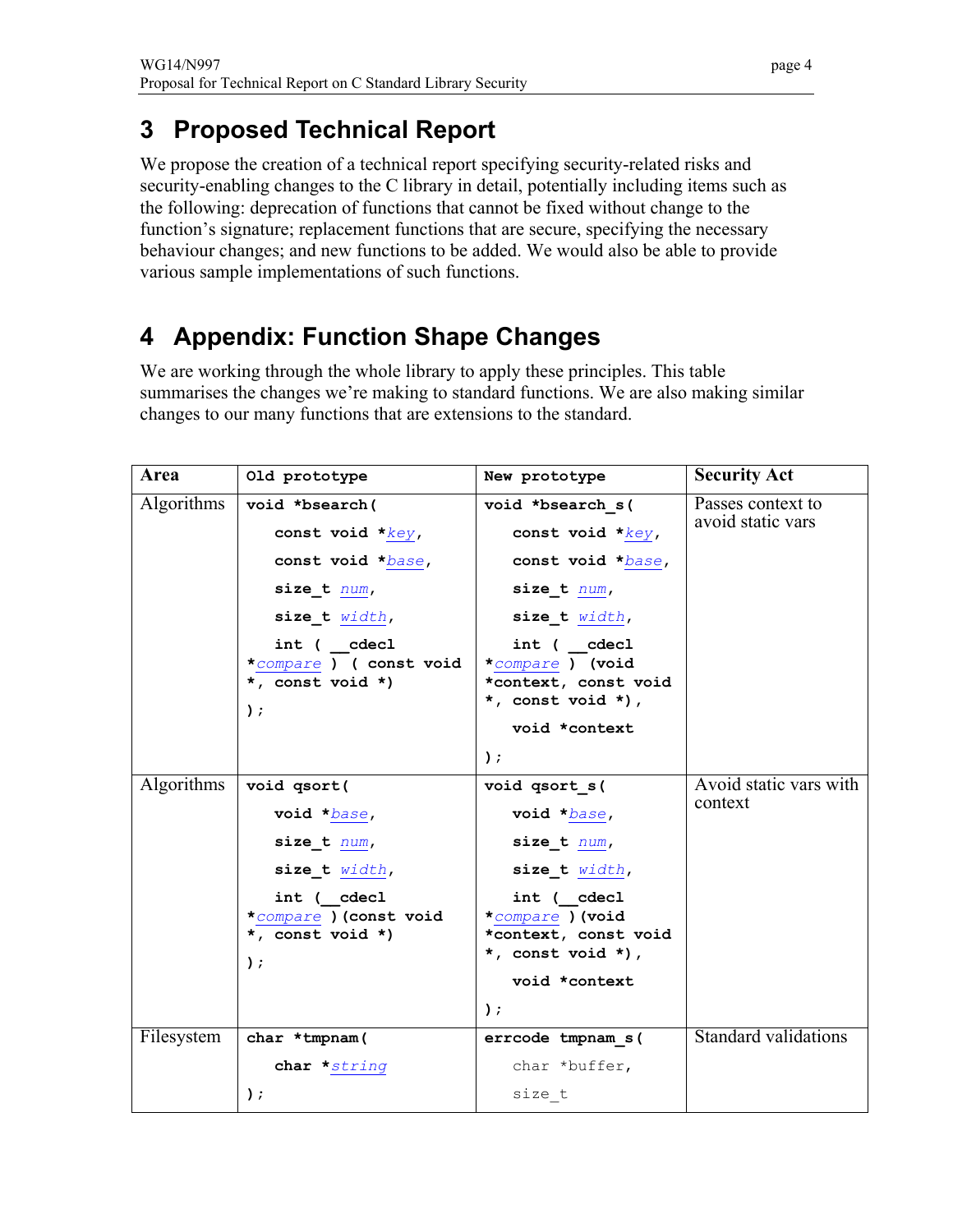|           |                                           | sizeInBytes,                |                             |
|-----------|-------------------------------------------|-----------------------------|-----------------------------|
|           |                                           | char *string                |                             |
|           |                                           | $)$ ;                       |                             |
| General   | char *getenv(                             | errcode getenv s(           | Standard validations        |
|           | const char *varname                       | char *buffer,               |                             |
|           | $)$ ;                                     | size t                      |                             |
|           |                                           | sizeInBytes,                |                             |
|           |                                           | const char                  |                             |
|           |                                           | *varname                    |                             |
|           |                                           | $)$ ;                       |                             |
| Math      | int rand(void);                           | int rand s (void)           | Crypto-safe                 |
| Stream IO | char *fgets(                              | char *fgets s(              | <b>Standard validations</b> |
|           | char *string,                             | char *string,               |                             |
|           | int $n$ ,                                 | size t                      |                             |
|           | FILE *stream                              | sizeInBytes,                |                             |
|           | $)$ ;                                     | int $n$ ,                   |                             |
|           | wchar t *fgetws(                          | FILE *stream                |                             |
|           | wchar_t $*string$ ,                       | $)$ ;                       |                             |
|           | int $n$ ,                                 | wchar_t *fgetws_s(          |                             |
|           | FILE *stream                              | wchar_t $*string,$          |                             |
|           | $)$ ;                                     | $size_t$                    |                             |
|           |                                           | sizeInWords,                |                             |
|           |                                           | int $n$ ,                   |                             |
|           |                                           | FILE *stream                |                             |
|           |                                           | );                          |                             |
| Stream IO | int fscanf(                               | int fscanf s(               | Require buffer<br>lengths   |
|           | FILE *stream,                             | FILE *stream,               |                             |
|           | const char *format                        | const char                  |                             |
|           | $\lceil$ ,                                | *format [,                  |                             |
|           | argument ]                                | argument ]                  |                             |
|           | $)$ ;                                     | );                          |                             |
|           | int fwscanf(                              | int fwscanf s(              |                             |
|           | FILE *stream,                             | FILE *stream,               |                             |
|           | const wchar_t<br>*format $\mathfrak{f}$ , | const wchar t<br>*format [, |                             |
|           |                                           |                             |                             |
|           | argument ]                                | argument ]                  |                             |
|           | );                                        | );                          |                             |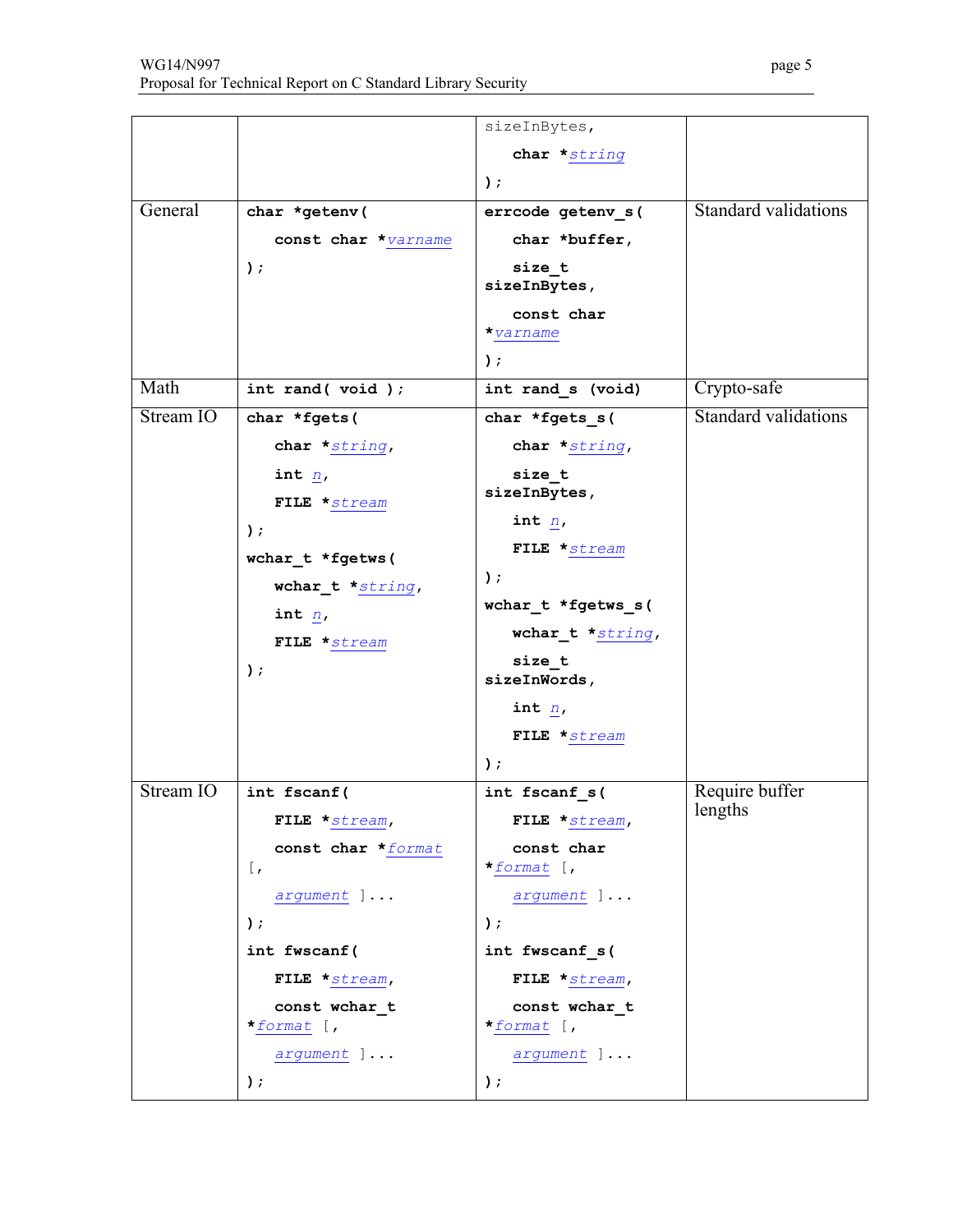| Stream IO     | char *gets(                      | errcode gets s(             | <b>Standard validations</b> |
|---------------|----------------------------------|-----------------------------|-----------------------------|
|               | char *buffer                     | char *buffer,               |                             |
|               | $)$ ;                            | size t                      |                             |
|               |                                  | sizeInBytes                 |                             |
|               |                                  | $\rightarrow$               |                             |
| Stream IO     | int scanf (                      | int scanf s(                | Requires buffer sizes       |
|               | const char *format<br>$\lceil$ , | const char<br>*format $[$ , |                             |
|               | argument]                        | argument]                   |                             |
|               | $)$ ;                            | $)$ ;                       |                             |
|               | int wscanf (                     | int wscanf s(               |                             |
|               | const wchar t<br>*format $[$ ,   | const wchar t<br>*format [, |                             |
|               | argument]                        | argument]                   |                             |
|               | $)$ ;                            | $\rightarrow$               |                             |
| Stream IO     | void setbuf (                    | Deprecate                   | <b>Standard validations</b> |
|               | FILE $\star$ stream,             |                             |                             |
|               | char *buffer                     |                             |                             |
|               | $)$ ;                            |                             |                             |
| Stream IO     | int vsprintf(                    | int vsprintf s(             | Nul terminate               |
|               | const char *format,              | const char                  | Buffer size                 |
|               | va_list argptr                   | $\star$ format,             | Parameter validate          |
|               | $)$ ;                            | size t count,               |                             |
|               | int vswprintf (                  | va_list argptr              |                             |
|               | const wchar t                    | $)$ ;                       |                             |
|               | *format,                         | int vswprintf s(            |                             |
|               | va_list argptr                   | const wchar t<br>*format,   |                             |
|               | );                               | size t count,               |                             |
|               |                                  | va_list argptr              |                             |
|               |                                  | $)$ ;                       |                             |
| <b>String</b> | void *memcpy(                    | errcode memcpy_s(           | Standard validations        |
|               | void $\star$ dest,               | void $\star$ dest,          |                             |
|               | const void *src,                 | size t                      | Don't deprecate old         |
|               | size_t count                     | sizeInBytes,                |                             |
|               | );                               | const void *src,            |                             |
|               | wchar t *wmemcpy(                | size_t count                |                             |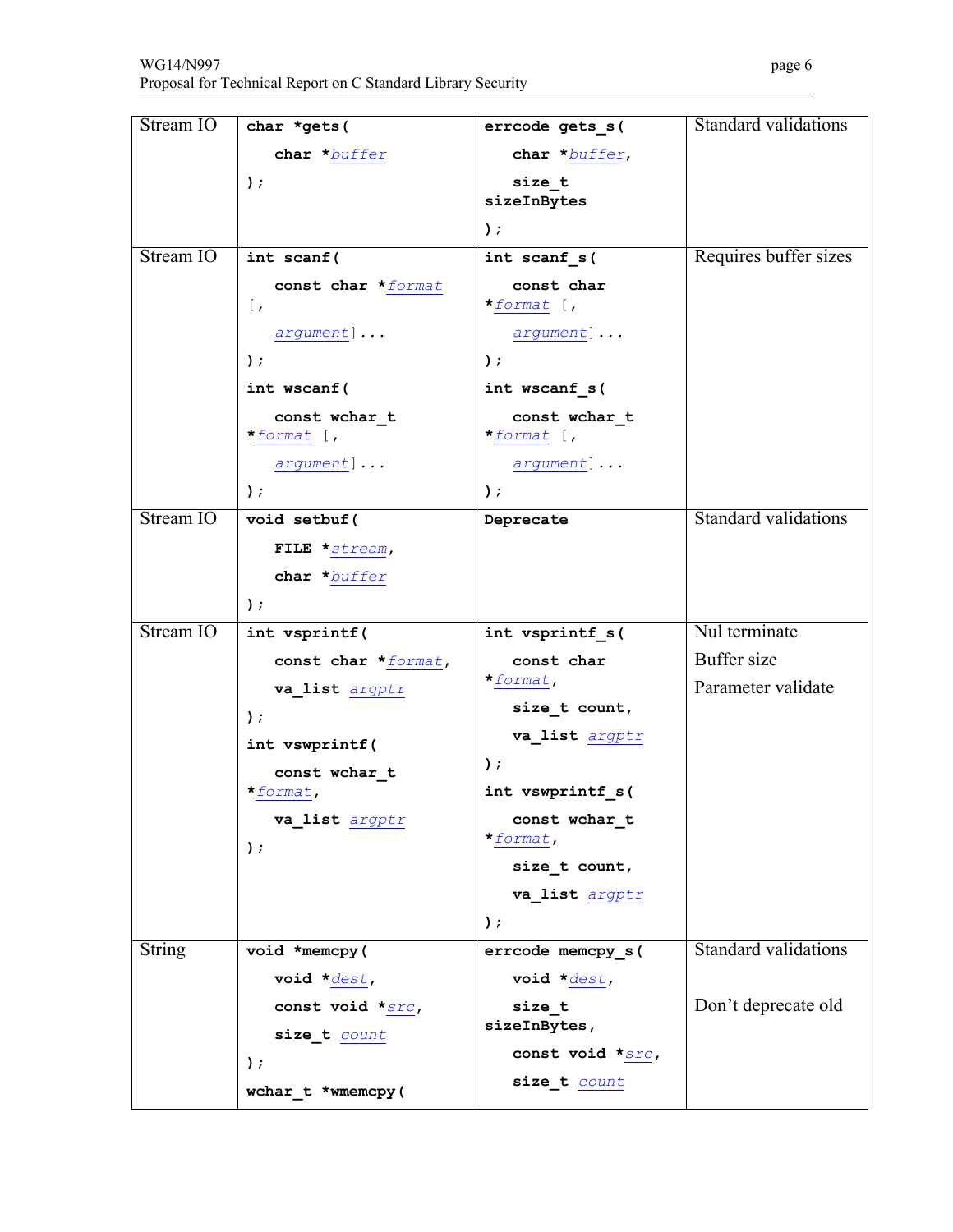| WG14/N997                                                    | page 7 |
|--------------------------------------------------------------|--------|
| Proposal for Technical Report on C Standard Library Security |        |

|               | wchar $t * dest$ ,  | $\rightarrow$              |                                |
|---------------|---------------------|----------------------------|--------------------------------|
|               | const wchar_t *src, |                            |                                |
|               |                     | errcode wmemcpy_s(         |                                |
|               | size_t count        | wchar_t *dest,             |                                |
|               | $)$ ;               | size t<br>sizeInWords,     |                                |
|               |                     | const wchar t<br>$*_{STC}$ |                                |
|               |                     | size_t count               |                                |
|               |                     | $)$ ;                      |                                |
| <b>String</b> | void *memmove(      | void *memmove(             | <b>Standard validations</b>    |
|               | void *dest,         | void $\star$ dest,         |                                |
|               | const void *src,    | size t<br>sizeInBytes,     |                                |
|               | size t count        | const void *src,           |                                |
|               | $)$ ;               | size_t count               |                                |
|               | wchar t *wmemmove(  | $)$ ;                      |                                |
|               | wchar $t * dest$ ,  | wchar t *wmemmove(         |                                |
|               | const wchar t *src, | wchar t * $dest$ ,         |                                |
|               | size_t count        | size t                     |                                |
|               | $)$ ;               | sizeInWords,               |                                |
|               |                     | const wchar t              |                                |
|               |                     | $*$ src,                   |                                |
|               |                     | size_t count               |                                |
|               |                     | $)$ ;                      |                                |
| <b>String</b> | int sprintf(        | Deprecate                  | Null terminate and<br>validate |
|               | char *buffer,       |                            |                                |
|               | const char *format  |                            |                                |
|               | $\lceil$ ,          |                            |                                |
|               | argument]           |                            |                                |
|               | $)$ ;               |                            |                                |
| <b>String</b> | int sscanf (        | int sscanf_s(              | Require buffer sizes           |
|               | const char *buffer, | const char                 |                                |
|               | const char *format  | *buffer,                   |                                |
|               | $\lceil$ ,          | const char                 |                                |
|               | argument ]          | *format $[$ ,              |                                |
|               | $)$ ;               | argument ]                 |                                |
|               | int swscanf (       | $)$ ;                      |                                |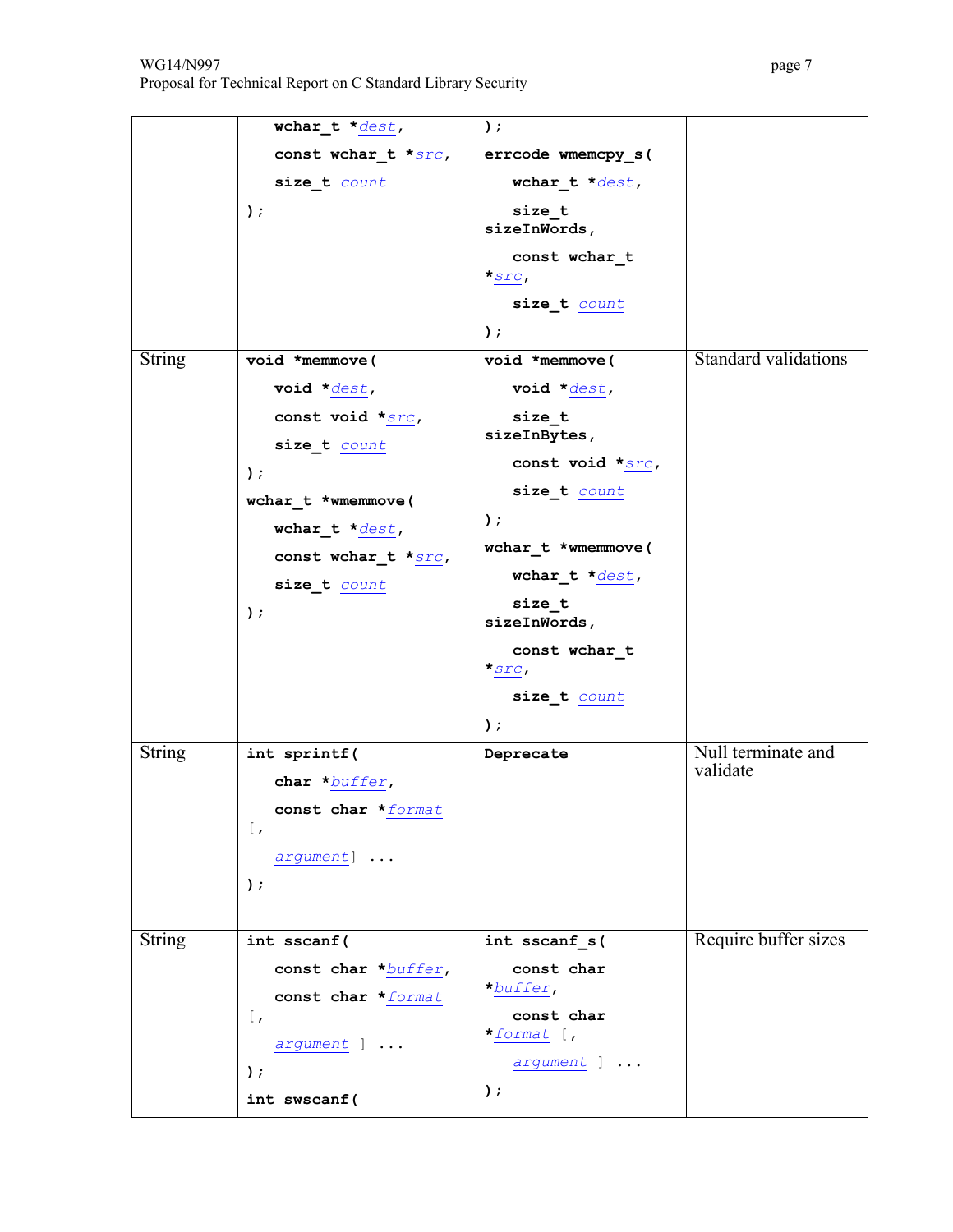|               | const wchar t<br>*buffer,          | int swscanf s(            |                             |
|---------------|------------------------------------|---------------------------|-----------------------------|
|               | const wchar t                      | const wchar t<br>*buffer, |                             |
|               | *format $\mathfrak{f}$ ,           | const wchar t             |                             |
|               | argument ]                         | *format $[$ ,             |                             |
|               | $)$ ;                              | argument ]                |                             |
|               |                                    | $)$ ;                     |                             |
| <b>String</b> | char *strcat(                      | Deprecate                 | <b>Standard validations</b> |
|               | char<br>*strDestination,           |                           |                             |
|               | const char<br>$\star$ str $Source$ |                           |                             |
|               | $)$ ;                              |                           |                             |
|               | wchar t *wcscat(                   |                           |                             |
|               | wchar t<br>*strDestination,        |                           |                             |
|               | const wchar_t                      |                           |                             |
|               | $\star_{strSource}$<br>$)$ ;       |                           |                             |
|               |                                    |                           | <b>Standard validations</b> |
| <b>String</b> | char *strcpy(                      | Deprecate                 |                             |
|               | char<br>*strDestination,           |                           |                             |
|               | const char                         |                           |                             |
|               | *strSource                         |                           |                             |
|               | $)$ ;                              |                           |                             |
|               | wchar t *wcscpy(                   |                           |                             |
|               | $wchar_t$<br>*strDestination,      |                           |                             |
|               | const wchar t                      |                           |                             |
|               | $\star$ str $Source$               |                           |                             |
|               | $)$ ;                              |                           |                             |
|               | unsigned char * mbscpy(            |                           |                             |
|               | unsigned char<br>*strDestination,  |                           |                             |
|               | const unsigned char<br>*strSource  |                           |                             |
|               | $)$ ;                              |                           |                             |
| <b>String</b> | char *strerror(                    | errcode strerror s(       | <b>Standard validations</b> |
|               | int errnum                         | char *buffer,             |                             |
|               |                                    | size t                    |                             |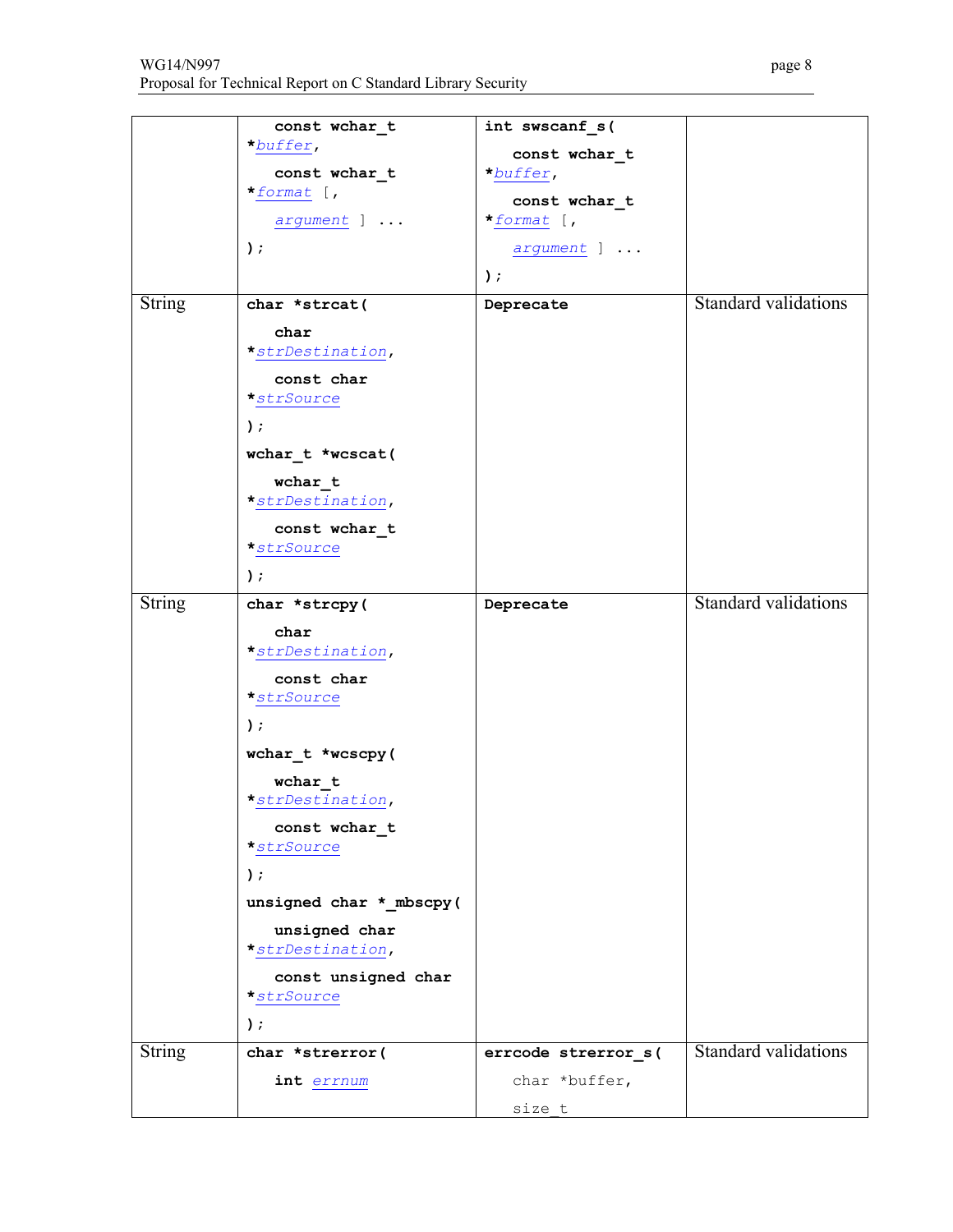|               | );                             | sizeInBytes                     |                             |
|---------------|--------------------------------|---------------------------------|-----------------------------|
|               |                                | int errnum,                     |                             |
|               |                                | $)$ ;                           |                             |
| <b>String</b> |                                | size t strnlen(                 | <b>Standard validations</b> |
|               |                                | const char<br>$\star$ string    |                             |
|               |                                | $\,$ ;                          |                             |
|               |                                | size t wcsnlen(                 |                             |
|               |                                | const wchar t<br>$\star$ string |                             |
|               |                                | $\rightarrow$                   |                             |
| String        | char *strncat(                 | errcode strncat_s(              | Ensure null                 |
|               | char *strDest,                 | char *strDest,                  | termination                 |
|               | const char                     | size t                          | Validate parameters         |
|               | *strSource,                    | sizeInBytes,                    |                             |
|               | size_t count                   | const char                      |                             |
|               | $)$ ;                          | *strSource,                     |                             |
|               | wchar t *wcsncat(              | size_t count                    |                             |
|               | wchar_t $*_{\text{strDest}}$ , | $)$ ;                           |                             |
|               | const wchar t                  | errcode wcsncat_s(              |                             |
|               | *strSource,                    | wchar_t *strDest,               |                             |
|               | size_t count                   | size t<br>sizeInWords,          |                             |
|               | $)$ ;                          | const wchar t                   |                             |
|               |                                | *strSource,                     |                             |
|               |                                | size_t count                    |                             |
|               |                                | );                              |                             |
| <b>String</b> | char *strncpy(                 | char *strncpy s(                | Standard validations        |
|               | char *strDest,                 | char *strDest,                  |                             |
|               | const char                     | size t                          |                             |
|               | *strSource,                    | sizeInBytes,                    |                             |
|               | size_t count                   | const char<br>*strSource,       |                             |
|               | $)$ ;                          |                                 |                             |
|               | wchar_t *wcsncpy(              | size_t count                    |                             |
|               | wchar_t *strDest,              | );                              |                             |
|               | const wchar t                  | wchar_t *wcsncpy_s(             |                             |
|               | *strSource,                    | wchar_t *strDest,               |                             |
|               | size t count                   | size t                          |                             |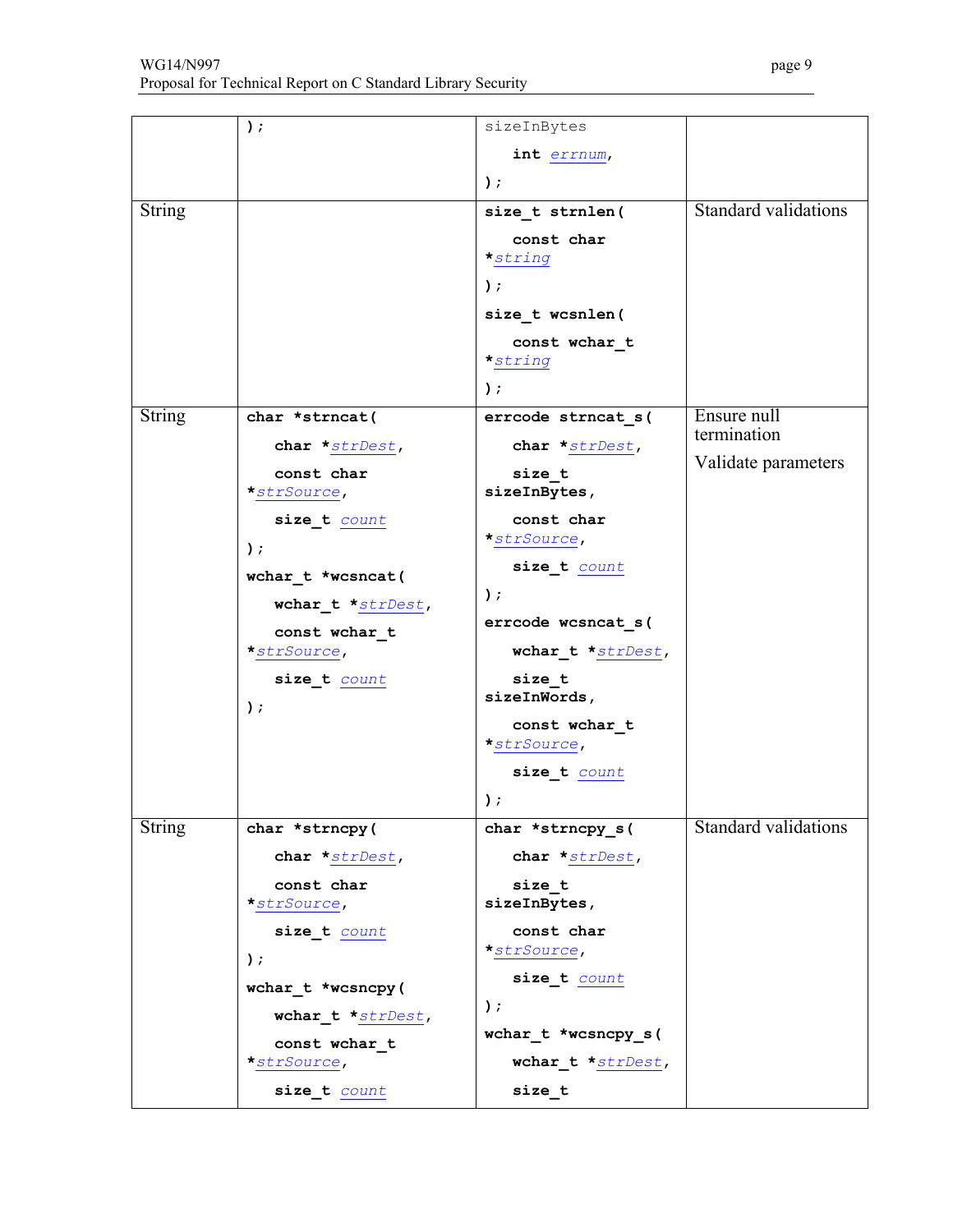|               | $)$ ;                         | sizeInWords,                      |                             |
|---------------|-------------------------------|-----------------------------------|-----------------------------|
|               |                               | const wchar t                     |                             |
|               |                               | *strSource,                       |                             |
|               |                               | size_t count                      |                             |
|               |                               | $)$ ;                             |                             |
|               |                               |                                   |                             |
| <b>String</b> | char *strtok(                 | We should do<br>strtok r to avoid | <b>Standard validations</b> |
|               | char *strToken,               | static reentrancy                 |                             |
|               | const char                    | issues                            |                             |
|               | *strDelimit                   |                                   |                             |
|               | $)$ ;                         |                                   |                             |
|               | wchar t *wcstok(              |                                   |                             |
|               | wchar_t *strToken,            |                                   |                             |
|               | const wchar t                 |                                   |                             |
|               | *strDelimit                   |                                   |                             |
|               | $)$ ;                         |                                   |                             |
|               | unsigned char * mbstok(       |                                   |                             |
|               | unsigned                      |                                   |                             |
|               | char*strToken,                |                                   |                             |
|               | const unsigned char           |                                   |                             |
|               | *strDelimit                   |                                   |                             |
|               | $)$ ;                         |                                   |                             |
| <b>String</b> | size t wcstombs (             | size_t wcstombs_s(                | <b>Standard validations</b> |
|               |                               |                                   |                             |
|               | char $*mbstr$ ,               | char $*$ mbstr,                   |                             |
|               | const wchar_t                 | size t                            |                             |
|               | $*$ wcstr,                    | sizeInBytes,                      |                             |
|               | size_t count                  | const wchar t                     |                             |
|               | );                            | $*$ wcstr,                        |                             |
|               |                               | size t count                      |                             |
|               |                               | $)$ ;                             |                             |
| <b>String</b> | size t mbstowcs(              | errcode mbstowcs s(               | Takes a buffer size         |
|               | wchar_t $*_{WCSLT}$ ,         | size t                            | and won't write past        |
|               | const char $*$ <i>mbstr</i> , | *pConvertedMBChars,               |                             |
|               | size t count                  | wchar_t $*_{\text{wcstr}}$ ,      |                             |
|               |                               | size t                            |                             |
|               | $)$ ;                         | sizeInWords,                      |                             |
|               |                               | const char                        |                             |
|               |                               | $*$ mbstr,                        |                             |
|               |                               | size_t count                      |                             |
|               |                               | $)$ ;                             |                             |
|               |                               |                                   |                             |